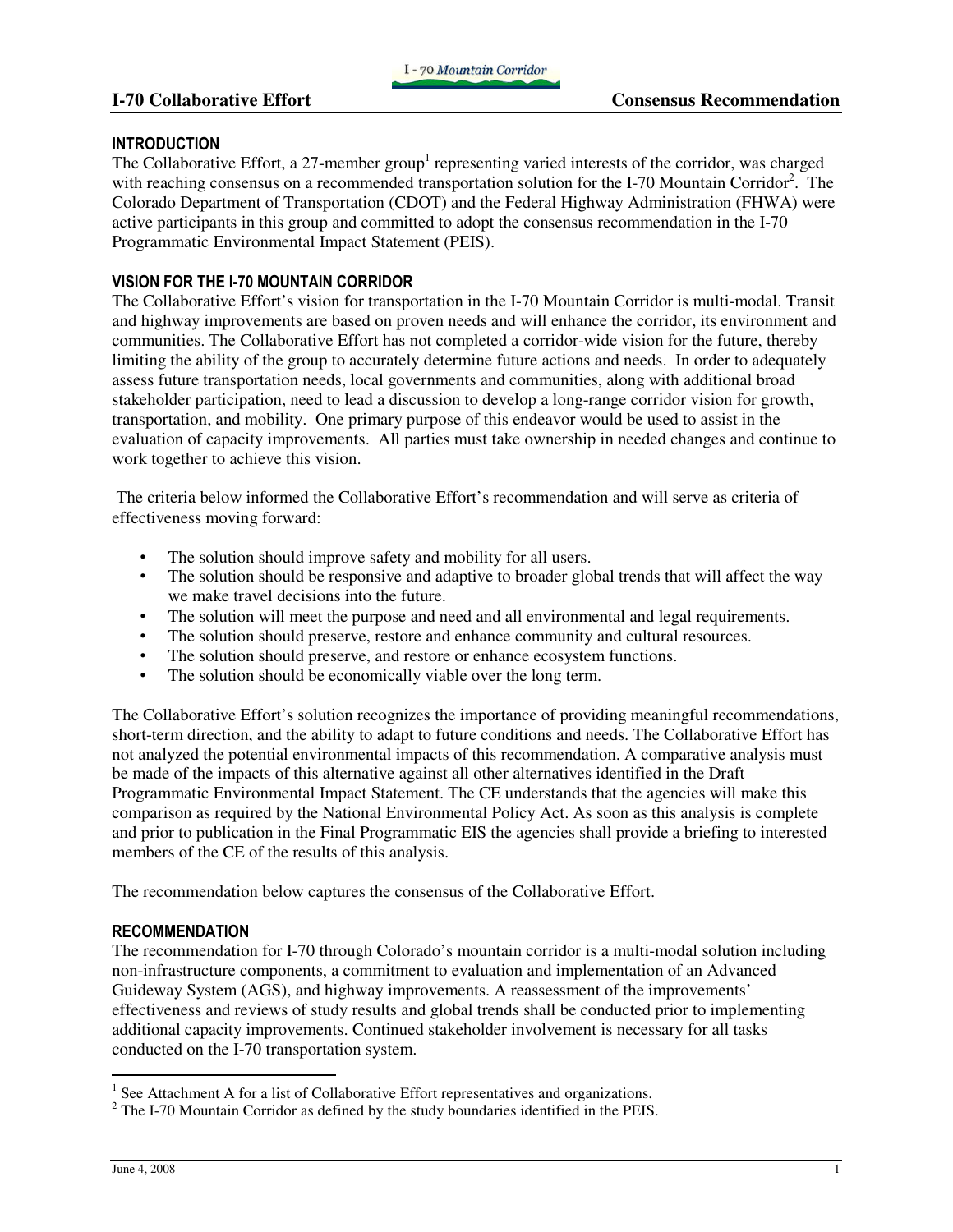The following describes the components of this recommendation:

## Non-Infrastructure Related Components

Non-infrastructure related components can begin in advance of major infrastructure improvements to address some of the issues in the corridor today. These strategies and the potential tactics for implementation require actions and leadership by agencies, municipalities and other stakeholders beyond CDOT and FHWA. The strategies include but are not limited to the following:

- Increased enforcement.
- Bus, van or shuttle service in mixed traffic.
- Programs for improving truck movements.
- Driver education.
- Expanded use of existing transportation infrastructure in and adjacent to the corridor.
- Use of technology advancements and improvements which may increase mobility without additional infrastructure.
- Traveler information and other intelligent transportation systems.
- Shift passenger and freight travel demand by time-of-day and day-of-week.
- Convert day-trips to overnight stays.
- Promote high occupancy travel and public transportation.
- Convert single occupancy vehicle commuters to high occupancy travel and/or public transportation.
- Implement transit promotion and incentives.
- Other transportation demand management (TDM) measures yet to be determined.

## Advanced Guideway System

An Advanced Guideway System  $(AGS)^3$  is a central part of the recommendation and includes a commitment to the evaluation and implementation of AGS within the corridor, including a vision of transit connectivity beyond the study area and local accessibility to such a system.

Additional information is necessary to advance implementation of an AGS system within the corridor:

- Feasibility of high speed rail passenger service.
- Potential station locations and local land use considerations.
- Transit governance authority.
- Alignment.
- Technology.
- Termini.
- Funding requirements and sources.
- Transit ridership.
- Potential system owner/operator.
- Interface with existing and future transit systems.
- Role of AGS in freight delivery both in and through the corridor.

Several studies currently underway will provide further information to assist stakeholders with evaluation and implementation of AGS.

l

 $3$  As defined by the performance criteria identified by the I-70 Coalition (Attachment B).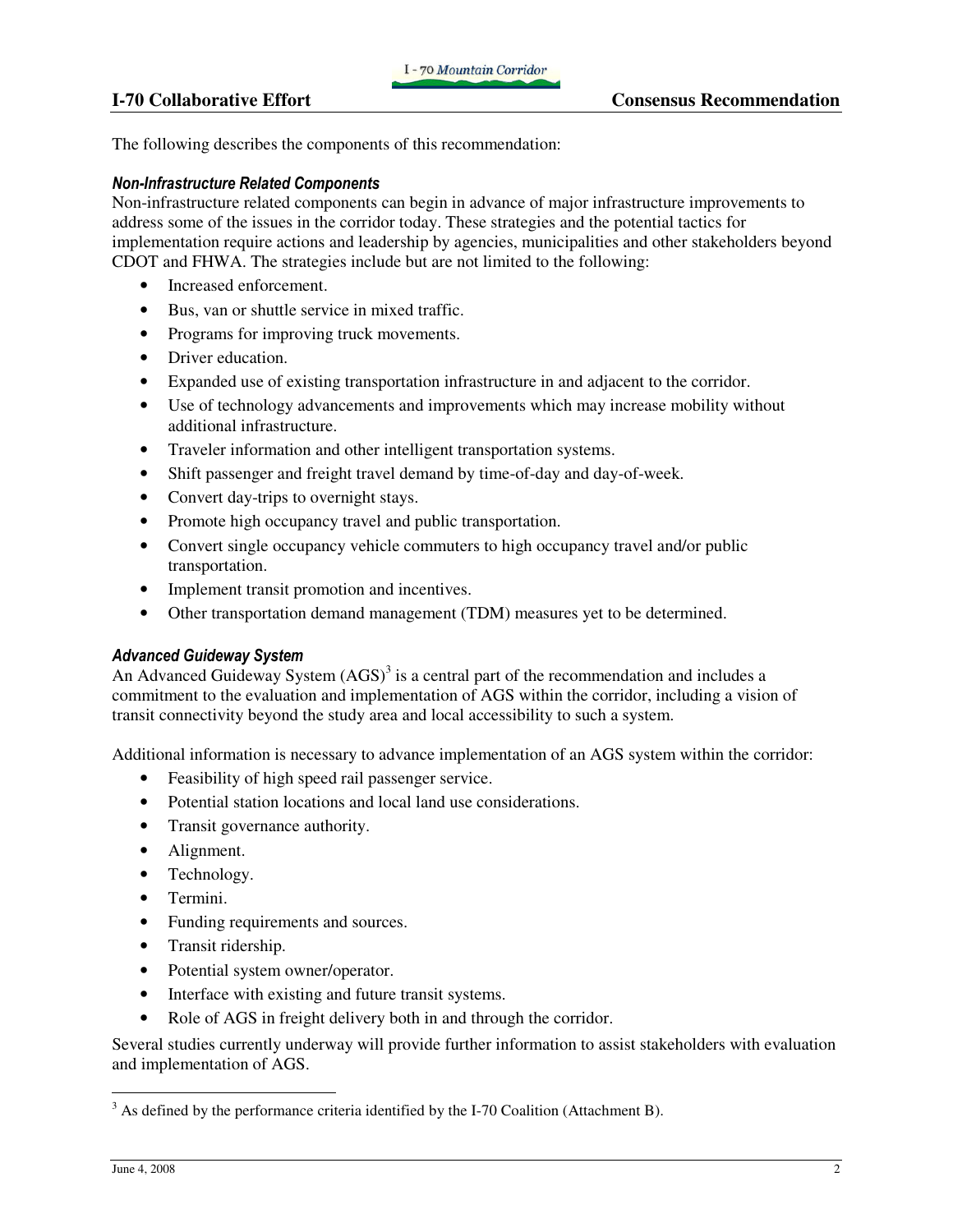CDOT is committed to provide funding for studies in support of the additional information needs to determine the viability of the AGS. The implementation plan included in the Final Programmatic Environmental Impact Statement will identify roles and responsibilities, including actions and leadership required by agencies, municipalities and other stakeholders in addition to CDOT and FHWA.

### Highway Improvements

The Collaborative Effort recognizes that the following highway improvements are needed to address current corridor conditions and future demands. These improvements must be planned considering all elements of the recommendation and consistent with local land use planning. The following safety, mobility, and capacity components are not listed in order of priority, do not represent individual projects and may be included in more than one description<sup>4</sup>. They are listed in two categories. All of the improvements in both categories are included in our recommendation. The "Specific Highway Improvements" are called out specifically for the triggers for the Future Highway and Non-AGS Transit Improvements:

### Specific Highway Improvements

- A six-lane component from Floyd Hill through the Twin Tunnels including a bike trail and frontage roads from Idaho Springs East to Hidden Valley and Hidden Valley to US 6.
- Empire Junction (U.S. 40/I-70) improvements.
- Eastbound auxiliary lane from the Eisenhower Johnson Memorial Tunnel (EJMT) to Herman Gulch.
- Westbound auxiliary lane from Bakerville to the EJMT.

### Other Highway Projects

The following safety and mobility components are not subject to the parameters established for future capacity improvements identified in the latter part of this document.

- Truck operation improvements such as pullouts, parking and chain stations.
- Safety improvements west of Wolcott.
- Eastbound auxiliary lane from Frisco to Silverthorne.
- Safety and capacity improvements in Dowd Canyon.
- Interchange improvements at the following locations:
	- East Glenwood Springs.
	- Gypsum.
	- Eagle County Airport (as cleared by the FONSI and future 1601 process)
	- Eagle.
	- Edwards.
	- Avon.
	- Minturn.
	- Vail West.
	- Copper Mountain.
	- Frisco/Main Street.
	- Frisco/SH 9.
	- Silverthorne.
	- Loveland Pass.
	- Georgetown.

l

<sup>&</sup>lt;sup>4</sup> See Attachment C for a detailed description of safety improvement, interchange and auxiliary lane projects.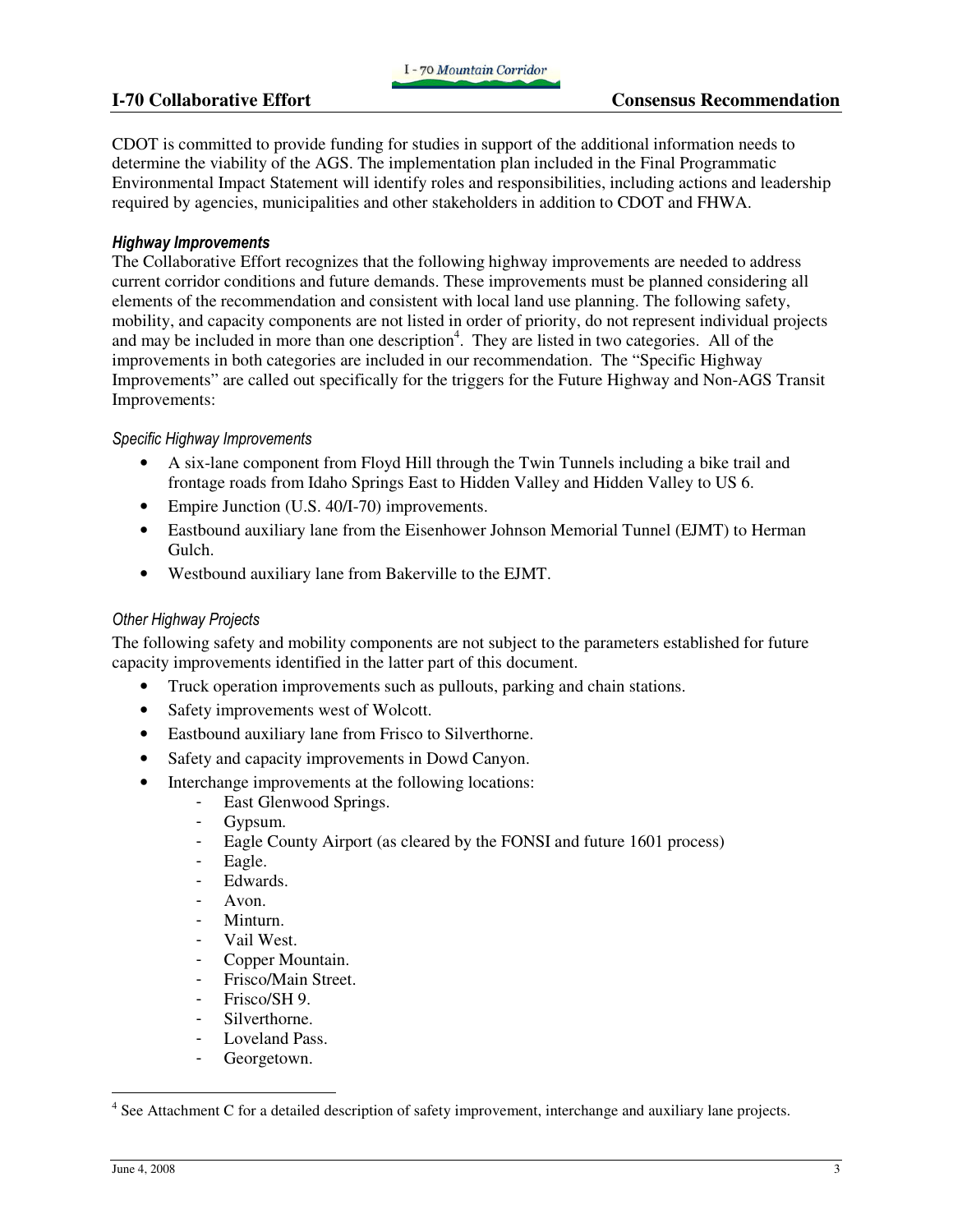I - 70 Mountain Corridor

- Downieville.
- Fall River Road.
- Hyland Hills and Beaver Brook.
- Lookout Mountain.
- Morrison.
- Auxiliary Lanes:
	- Avon to Post Boulevard (eastbound).
	- West of Vail Pass (eastbound and westbound).
	- Morrison to Chief Hosa (westbound).

# Future Stakeholder Engagement

Ongoing stakeholder engagement is necessary because the aforementioned improvements may or may not fully address the needs of the corridor beyond 2025, and the recommendation does not preclude nor commit to the additional mutli-modal capacity improvements. As such, CDOT and FHWA will convene a committee that retains the Collaborative Effort member profile. The committee will establish its own meeting schedule based on progress made against the approved triggers, with check-ins at least every two years. Such meetings will review the current status of all projects and will consider the following triggers in evaluating the need for additional capacity improvements.

## Triggers for Additional Highway and Non-AGS Transit Capacity Improvements

Additional highway and non-AGS transit capacity improvements may proceed if and when:

- The "Specific Highway Improvements" are complete, and an AGS is functioning from the front range to a destination beyond the Continental Divide, or
- The "Specific Highway Improvements" are complete, and AGS studies that answer questions regarding the feasibility, cost, ridership, governance, and land use are complete and indicate that AGS cannot be funded or implemented by 2025 or is otherwise deemed unfeasible to implement, or
- Global, regional, or local trends or events have unexpected effects on travel needs, behaviors and patterns and demonstrate a need to consider other improvements, such as climate change, resource availability, and/or technological advancements.

In 2020, there will be a thorough assessment of the overall purpose and need and effectiveness of implementation of these decisions. At that time, CDOT and FHWA, in conjunction with the stakeholder committee, may consider the full range of improvement options.

The CE recommends that the Record of Decision for the PEIS require that Tier 2 studies comply with:

- The Section 106 Programmatic Agreement,
- The Memoranda of Understanding for:
	- o Stream Wetland Ecology Enhancement Project (SWEEP),
	- o Minewaste, and
	- o A Landscape-level Inventory of Valued Ecosystem Components (ALIVE),, and
- The Context Sensitive Solutions (CSS) decision making process and guidance manual.

CDOT and FHWA also will consider the principles of the Colorado Governor Ritter's Climate Action Plan within future environmental studies.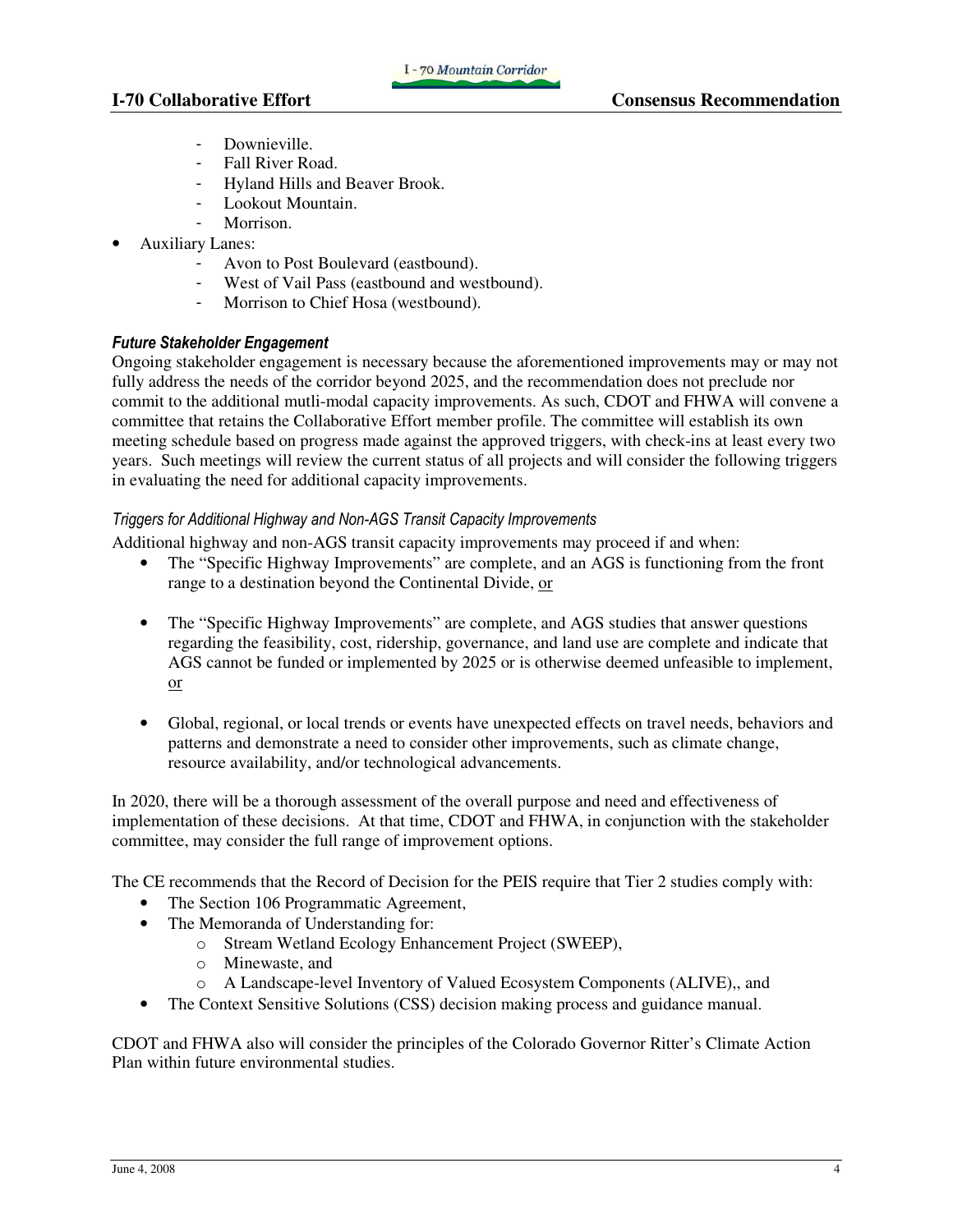### **I-70 Collaborative Effort Consensus Recommendation**

### Attachment A: Collaborative Effort Representatives and Organizations

Weldon Allen Region 3 Transportation Director **Colorado Department of Transportation**  weldon.allen@dot.state.co.us

Art Ballah **Colorado Motor Carriers Association**  artballah@aol.com

Dave Beckhouse Team Leader for Planning **Federal Transit Administration**  david.beckhouse@dot.gov

TJ Brown Field Director **Colorado Environmental Coalition**  tj@cecenviro.org

Tim Carey **U.S. Army Corps of Engineers**  timothy.t.carey@usace.army.mil

Sara Cassidy Director of Public Affairs **Denver Metro Chamber of Commerce**  sara.cassidy@denverchamber.org

Shaun Cutting Team Leader **Federal Highway Administration**  shaun.cutting@dot.gov

Harry Dale **Rocky Mountain Rail Authority**  Hjd173@wispertel.net

Jon Esty President **Colorado Rail Passenger Association**  Jonesty4@msn.com

Gary Frey Transportation Coordinator **Colorado Trout Unlimited**  gbfrey@msn.com

Beth Ganz Director of Public Affairs **Vail Resorts**  bganz@vailresorts.com

Tresi Houpt Commissioner **Garfield County**  thoupt@garfield-county.com

Thad Noll **Summit Stage** thadn@co.summit.co.us

Carol Kruse **U.S. Forest Service** ckruse@fs.fed.us

Jeff Kullman Region 1 Transportation Director **Colorado Department of Transportation**  jeff.kullman@dot.state.co.us

Dennis Lunbery/Mary Jane Loevlie **City of Idaho Springs** mayor@idahospringsco.com

Bert Melcher **Sierra Club, Rocky Mountain Chapter**  a.melcher@comcast.net

Melanie Mills Vice President of Public Policy **Colorado Ski Country USA**  mmills@coloradoski.com

Amy Mueller Deputy Chief of Staff **Office of Denver Mayor John Hickenlooper**  amy.mueller@ci.denver.co.us

Cynthia Neely **Town of Georgetown, Georgetown Trust**  ccneely@yahoo.com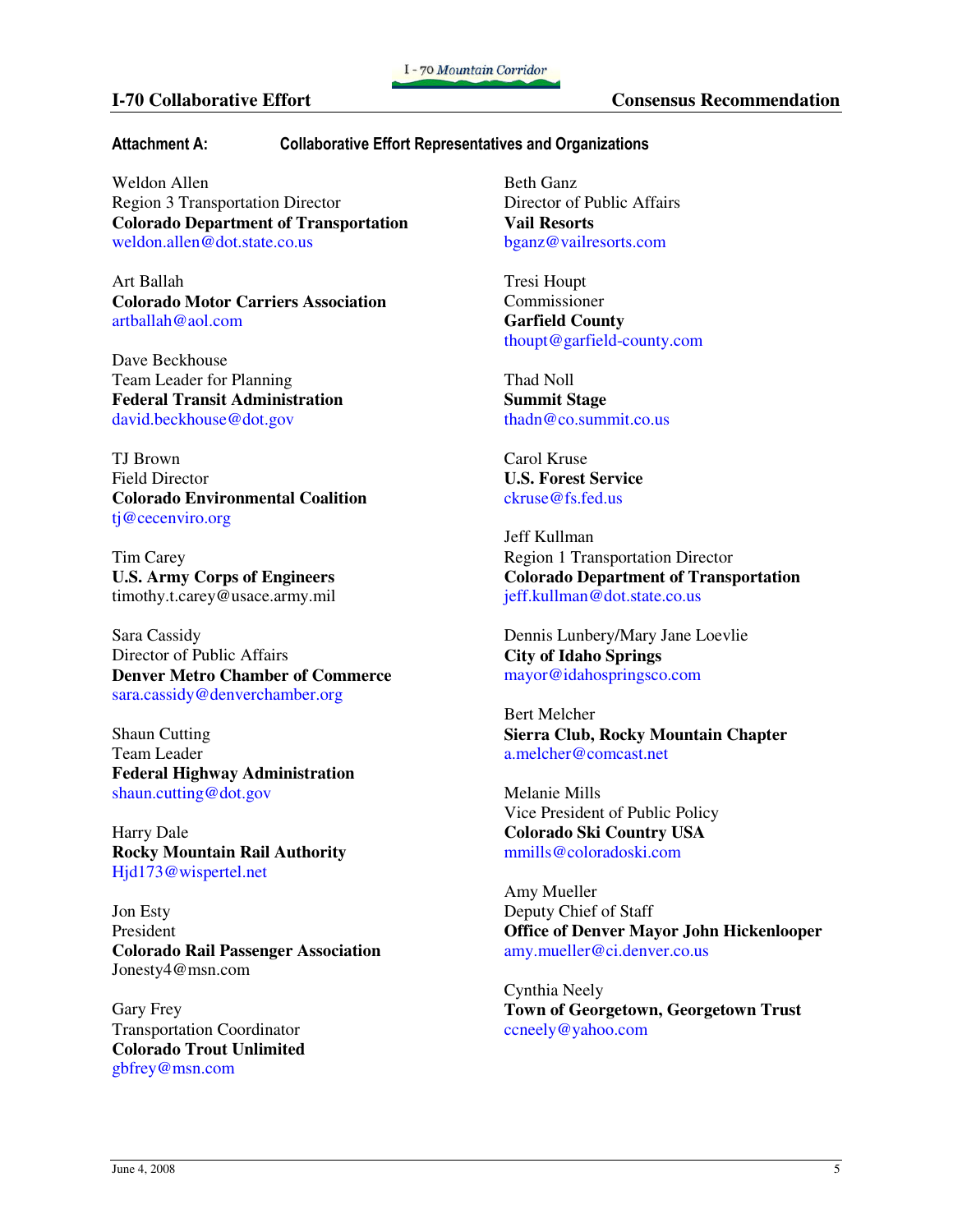Kevin O'Malley Commissioner **Clear Creek County**  Komal102@msn.com

Michael Penny Town Manager **Town of Frisco**  michaelp@townoffrisco.com

Ann Rajewski Director of Communications **Colorado Association of Transit Agencies (CASTA)**  ann@coloradotransit.com

Peter Runyon Commissioner **Eagle County**  msights@vail.net

Karn Stiegelmeier **Blue River Group, Sierra Club**  bluerivergroup@comcast.net

Eric Turner **Summit Chamber**  eturner@soverignhospitality.com

Stan Zemler **Town of Vail**  szemler@vailgov.com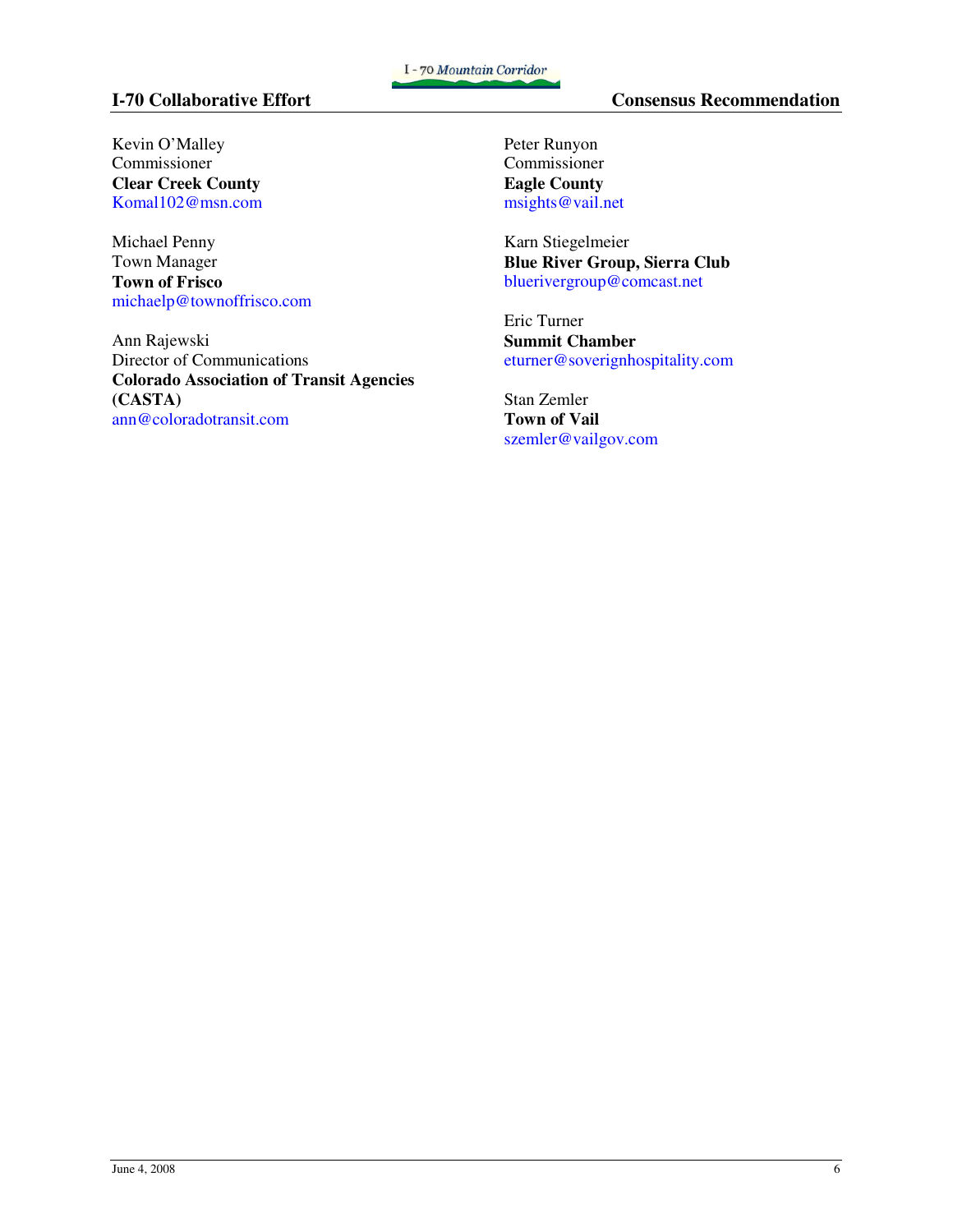# Attachment B: AGS Technology Performance Criteria I-70 Coalition Technical Committee Recommendations

The I-70 Coalition requested that its Technical Committee develop a list of performance criteria that could be useful in the effort to screen potential Advanced Guideway System technologies, both existing in research and development phase technologies. These criteria are not meant to be a detailed, specific and definitive list, but merely a basic screening tool for general purposes of the Coalition and its partners.

# CRITERA:

NOISE – This criterion has two separate factors to consider, both external (system) noise and internal (cabin noise) should be considered as important factors for consideration.

External – should be less than existing highway noise levels. Internal – ability to hold a conversation without raising one's voice (current research indicates this is approximately decibel levels of about 50 db).

ELEVATED – The intent is for the AGS to be capable of being elevated for more than just for short spans like bridges, in an effort to avoid environmental (especially wildlife) impacts and to minimize the footprint of the system. Pre-fab structures for cost containment and deployment, as well as those constructed in sections offsite using steel and/or concrete should be considered. Design must follow context sensitive solutions guidelines to accommodate local community desires and needs.

WEIGHT – This criterion refers to a minimum/maximum freight carrying capacity (consumer freight) and also anticipates average per passenger as well as freight only capacity. The discussion regarding freight capacity is included in slightly more detail below. The basic guideline is for the AGS to accommodate passengers, luggage (and recreational paraphernalia) as well as some measure of containerized or consumer freight.

TRAVEL TIME – This category also has two components to consider since the intent is for AGS to accommodate both local and express traffic simultaneously. This implies a need for off-line stations since it would not be feasible to allow for both local and express traffic on a single line with on-line stations.

Express – as least as fast as unimpeded vehicle on highway between Denver and Vail (speeds likely approaching greater than 65 mph) Local – as least as fast as unimpeded vehicle on highway (including station dwell time), equivalent of local transit now (Summit Stage, Eco-Transit, etc.) between local locations (i.e. Silverthorne to Copper Mountain). This implies that the speed of AGS would need to exceed 65 mph if station dwell time is going to be incorporated in transit time.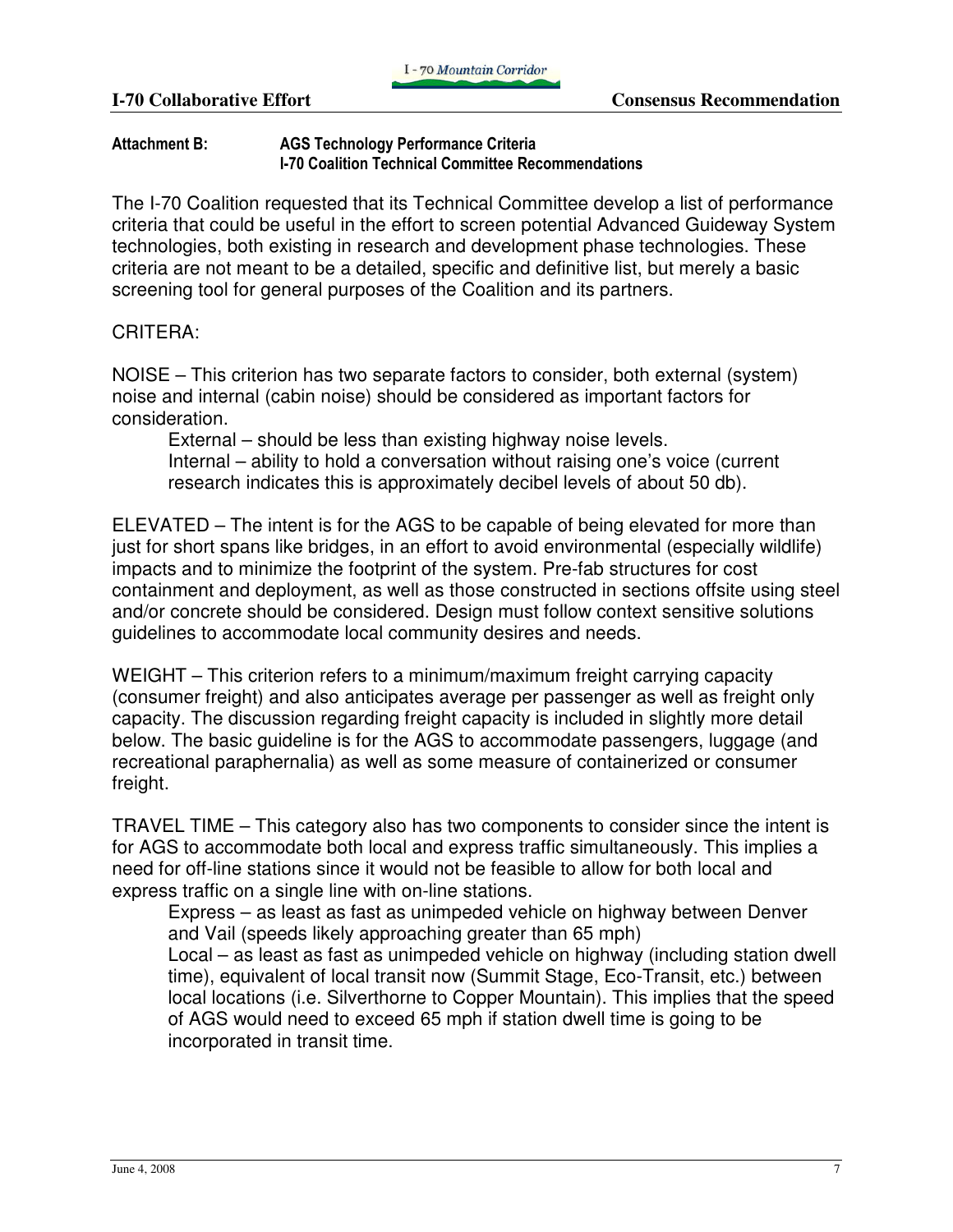GRADE – AGS must accommodate demand between Denver and Glenwood Springs without significant degradation of speed and efficiency. That may mean ability to climb grades of 7% or greater over long stretches (10 miles or more) without significant decrease in speed.

SAFETY – This is a critical factor which includes both passenger safety (which has implications for g-forces for acceleration and deceleration, lateral stability and smoothness of ride) as well as safety for traffic/pedestrian crossings and potential wildlife crossings. Elevation of AGS should accommodate grade separated crossings and alleviate wildlife crossing concerns.

WEATHER – AGS should be capable of operating in all weather conditions and accommodate sever weather events with minimal interruption or delays in service. This includes tolerances for extremes of heat, cold, wind, ice.

WIND – Technology and network must be able to withstand windshear in excess of extreme alpine wind storms such as those frequently experienced at Georgetown and throughout the corridor.

SALABILITY – Expansion of alignments and carrying capacity (within hours) should be able to address both growth in demand over time as well as peak demand vs off-peak demand. This criterion will have vehicle design ramifications as well as storage requirements for the system.

PASSENGER COMFORT AND SAFETY – While not "scientific" and quantifiable, the following observations are important factors to consider in evaluation of any technology on the I-70 corridor:

Ability to have a cup of coffee on board without concern for spilling it. Work on laptop Ride comfort – ability to move around without being slammed against a wall Acceleration Restroom capable Seating for all passengers ADA compliant

BAGGAGE CAPACITY – For most riders, there will be a need to accommodate gear, luggage, outdoor gear, "stuff." Loading of such accoutrements must have minimal impact on station dwell and boarding times. In general, the intent is to be able to carry anything one could carry in or on a passenger vehicle.

LIGHT FREIGHT – commercial freight during off hours (Consumer Freight). This criterion is still being discussed, but the intent is to accommodate UPS/FedEx type of freight as well as restaurant and lodging types of commodities.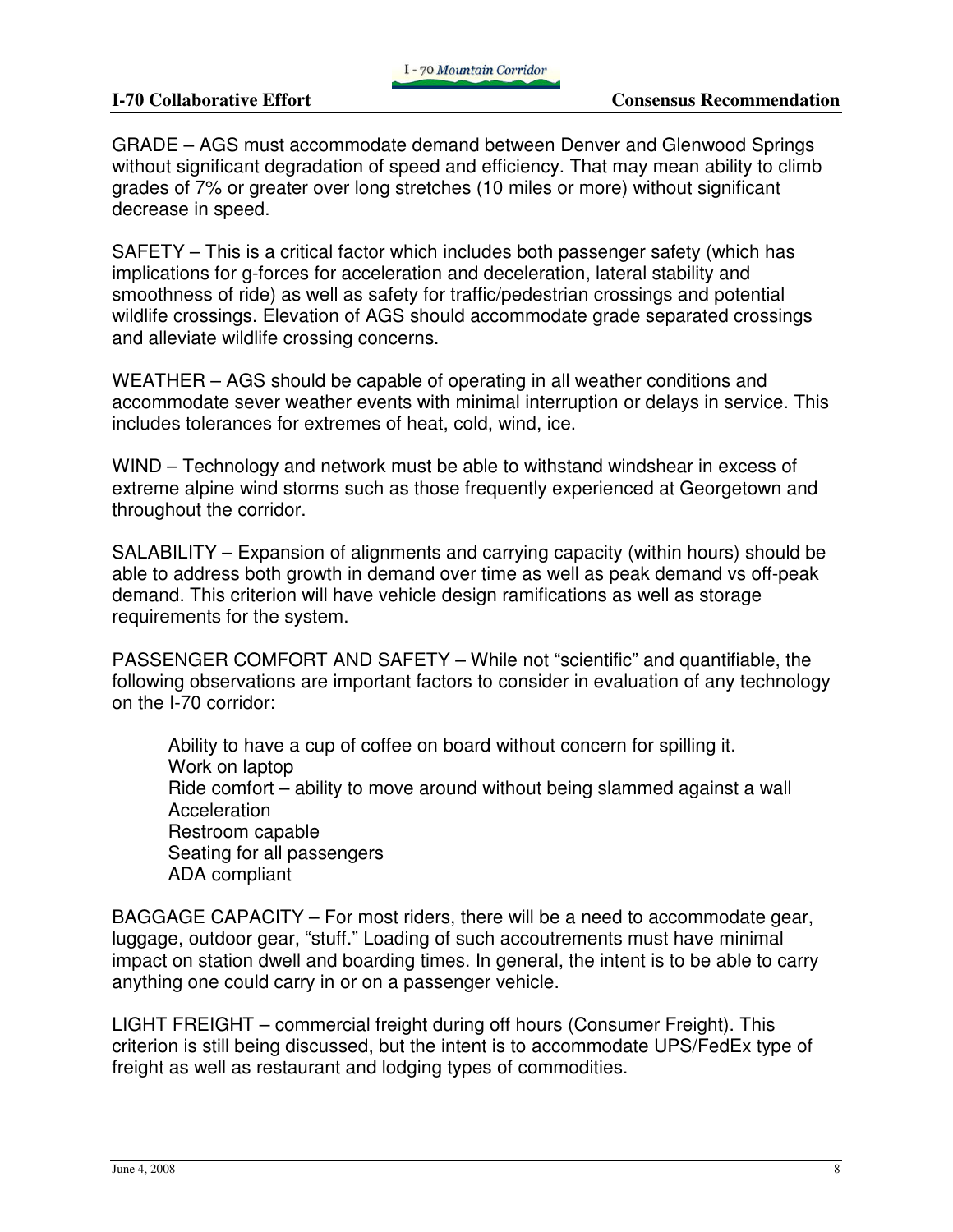ENERGY EFFICIENCY – Technology should be capable of incorporating green technology for power sources such as wind and solar power. Ideally it should accommodate such power sources on-line.

GROWTH – ability to accommodate 50 years of growth in demand.

ACCOMMODATE LOCAL AND EXPRESS TRAFFIC SIMULTANEOUSLY

TUNNELS – if needed, the technology should minimize the need for tunneling as an expensive alternative to other routes. However, there is a recognition that in certain circumstances, tunneling may be a viable option and even desirable to mitigate other factors.

ADAPTABILITY – the system should be able to incorporate or evolve to future technological developments without scrapping the entire system.

RELIABILITY – consistent, predictable travel times in all weather conditions is a mandatory feature of any AGS proposed for the I-70 Corridor.

FREQUENCY – head-way times capable of addressing peak period demands is a necessity for this system.

ALIGNMENT – the system should not be limited to the current CDOT I-70 highway R.O.W. if a more efficient, more direct, more reliable and potentially less expensive alignment is possible. The AGS alignment should optimize rider ship potential and minimize environmental impacts to both the corridor's natural and built environments, including impact to corridor communities and the current highway operation. In addition, alignment location considerations should include minimizing the impact to the current I-70 highway operation during the construction of the AGS.\

OPERATIONAL EFFICIENCIES AND LOW MAINTENANCE COSTS

EQUIPMENT DESIGN FLEXIBILITY – the system should be able to accommodate multiple needs for passengers, freight, passenger "stuff," possibly even cars (based on European models). It should allow for private entities (UPS) to build specific needs vehicles (proprietary) to meet very specialized cargo needs. This may include a need for different vehicle configurations to accommodate low demand travel times and locations as well as the high demand, peak travel times and destinations.

CONTEXT SENSITIVE SOLUTIONS – CSS principles will apply for environmental and community considerations in construction and operations in all locations, the development of transit stations of all designs and for all types of technologies.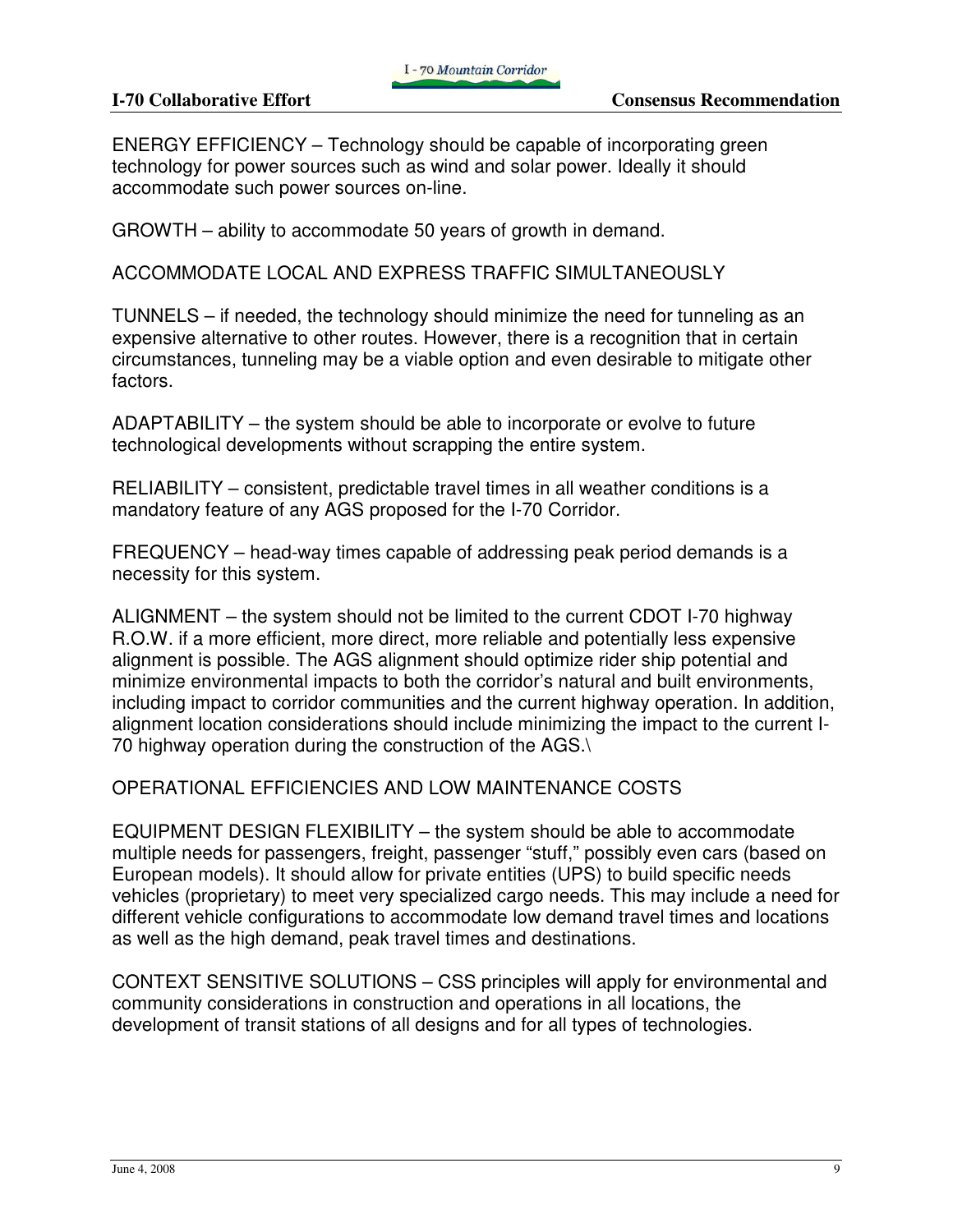# Attachment C: Safety Improvement, Interchange and Auxiliary Lane Project Descriptions

# Interchanges

| <b>COMPONENT</b>                                    | <b>BENEFIT</b>                                     |
|-----------------------------------------------------|----------------------------------------------------|
| <b>East Glenwood Springs (milepost 116):</b>        | Improvements to the East Glenwood Springs          |
| Interchange improvements would constitute the       | Interchange would involve upgrades to all existing |
| westernmost local safety and capacity               | ramps, including widening and lengthening, and     |
| improvement.                                        | signalization of the interchanges on SH 82 at the  |
|                                                     | bottom of the I-70 ramps.                          |
| Gypsum (milepost 140): Extensive development        | This improvement also would provide more storage   |
| in western Eagle County is expected to result in    | to prevent traffic from backing up onto the I-70   |
| excess travel demand at this currently              | mainline.                                          |
| unsignalized interchange.                           |                                                    |
| <b>Eagle County Airport (milepost 143): As</b>      | This improvement will provide a more direct        |
| cleared by the FONSI and future 1601 process,       | connection between I-70 and the Eagle County       |
| the interchange will include a new I-70             | Regional Airport, located south of State Highway 6 |
| interchange and exit between the Towns of Eagle     | (SH 6) between the towns of Eagle and Gypsum.      |
| and Gypsum, and a new 4-lane bridge and             |                                                    |
| roadway connecting to Cooley Mesa Road at the       |                                                    |
| east end of the airport.                            |                                                    |
| Eagle (milepost 147): As with the Gypsum            | Improvements would reconstruct the interchange     |
| interchange, this interchange is expected to see    | and increase the capacity of the spur road that    |
| demands increasing with local development.          | connects I-70 and US 6.                            |
| Edwards (milepost 163): Continued development       | Improvements would reconstruct the interchange     |
| in Edwards would result in increased congestion     | and increase the capacity of the spur road that    |
| at this interchange.                                | connects I-70 and US 6.                            |
| Avon (milepost 167): The westbound off-ramp at      | The Avon interchange would be modified to create   |
| Avon is anticipated to have traffic backing up      | more capacity for this movement.                   |
| onto the I-70 mainline in the future.               |                                                    |
| Minturn (milepost 171): The Minturn                 | A separate right turn lane for the eastbound on-   |
| interchange is a partial-cloverleaf on a mainline   | ramp traffic would be provided, along with other   |
| curve. Tight ramp loops and the curves in the       | minor reconstruction elements to improve safety    |
| mainline contribute to a substantial accident rate. | and capacity.                                      |
| The eastbound off-ramp also has safety issues       |                                                    |
| resulting from a single approach lane for both the  |                                                    |
| through traffic to Minturn and the traffic turning  |                                                    |
| right to go to Vail.                                |                                                    |
| Vail West (milepost 173): The roundabouts at        | This component would relieve local traffic         |
| Vail West Entrance carry heavy volumes of both      | pressures on the interchange roundabouts and       |
| local and regional traffic. As a result, traffic    | would lengthen an inadequate eastbound on-ramp     |
| currently backs up onto eastbound I-70. The         | acceleration lane.                                 |
| improvement would primarily involve                 |                                                    |
| construction of the "Simba Run" underpass,          |                                                    |
| which would connect the north and south frontage    |                                                    |
| roads between Vail West Entrance and Vail Main      |                                                    |
| Entrance (milepost 176).                            |                                                    |
| Copper Mountain (milepost 195): Unusual             | This local improvement would modify this           |
| geometry and grades contribute to a greater-than-   | interchange – also known as Wheeler Junction – to  |
| average accident rate at this interchange.          | provide greater safety and capacity.               |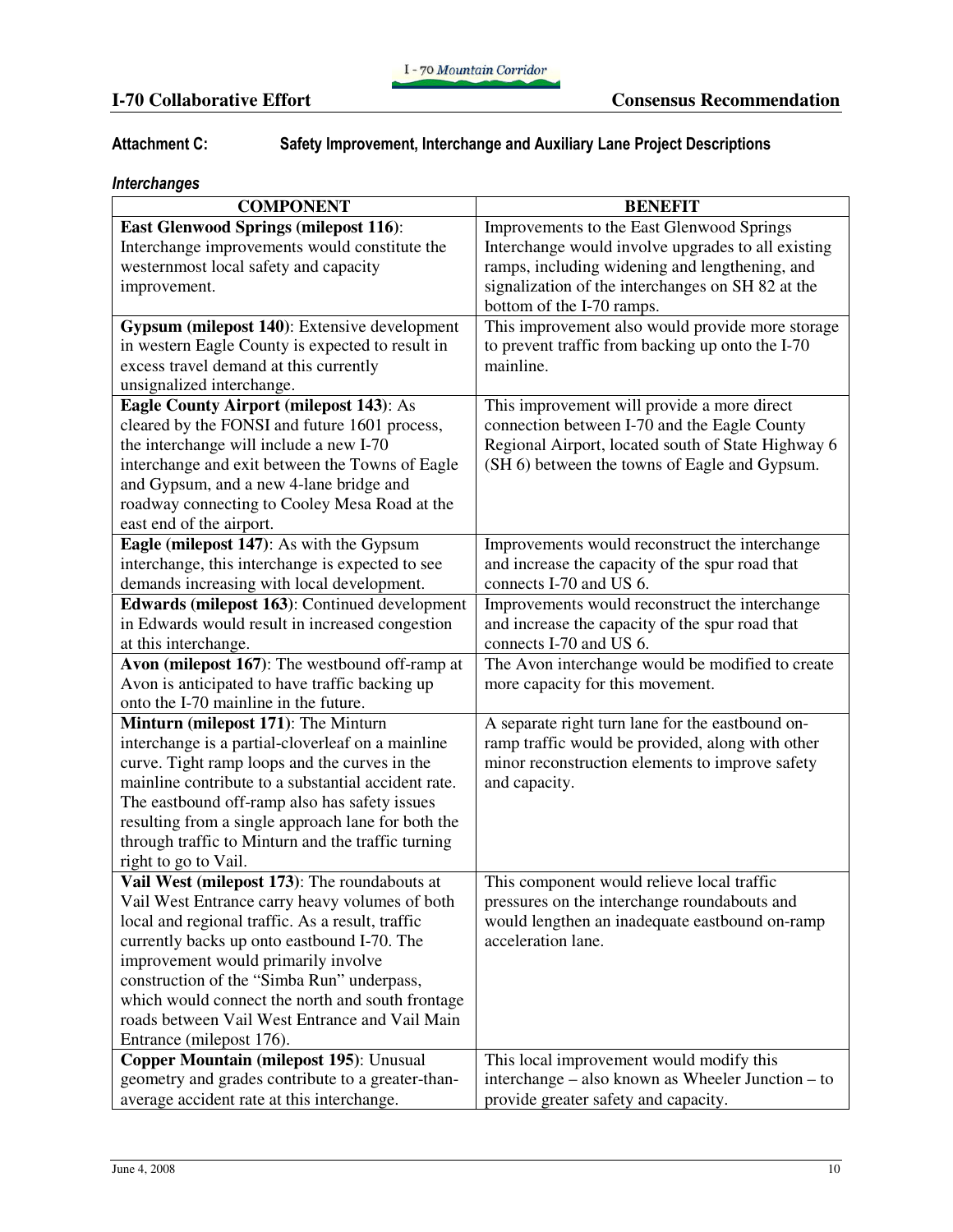| Frisco/Main Street (milepost 201): Without this                                                 | This component would replace the current stop                                               |
|-------------------------------------------------------------------------------------------------|---------------------------------------------------------------------------------------------|
| improvement, off-ramp traffic at Main Street on                                                 | signs with traffic signals and provide appropriate                                          |
| the west side of Frisco is expected to back onto                                                | turn bays.                                                                                  |
| the I-70 mainline during peak hours.                                                            |                                                                                             |
| Frisco/SH9 (milepost 203): This improvement                                                     | This would allow southbound traffic on SH 9 to use                                          |
| would provide a two-lane eastbound on-ramp and                                                  | both lanes throughout the town of Frisco, which                                             |
| acceleration lane up to near the scenic overlook                                                | would help reduce or eliminate queuing at the                                               |
| (milepost 202.5 to 203).                                                                        | multiple traffic signals. It would also increase                                            |
|                                                                                                 | westbound off-ramp ramp storage.                                                            |
| Silverthorne (milepost 205): The interchange                                                    | Rebuilding the interchange – likely as a single                                             |
| with US 6 and SH 9 near Dillon and Silverthorne                                                 | point urban interchange (SPUI) – would mitigate                                             |
| currently experiences congestion and many                                                       | congestion and safety issues.                                                               |
| accidents on the intersecting highways.                                                         |                                                                                             |
| <b>Loveland Pass (milepost 216): This</b>                                                       | This would result in greater capacity and safer                                             |
| improvement would provide longer acceleration                                                   | merging.                                                                                    |
| and deceleration lanes at the Loveland Pass                                                     |                                                                                             |
| interchange.                                                                                    |                                                                                             |
| Georgetown (milepost 228): Proposed                                                             | Improvements would improve capacity and safety.                                             |
| improvements would signalize the ramps, provide                                                 |                                                                                             |
| turn bays and build a roundabout at Argentine                                                   |                                                                                             |
| Street.                                                                                         |                                                                                             |
|                                                                                                 |                                                                                             |
| Downieville (milepost 234): The north side of the                                               | This component would provide greater ramp and                                               |
| Downieville interchange has two unsignalized                                                    | intersection capacity.                                                                      |
| intersections within about 50 feet of each other,                                               |                                                                                             |
| where the crossroad meets up with the westbound                                                 |                                                                                             |
| ramps and then the frontage road. The                                                           |                                                                                             |
| intersections have limited capacity and often                                                   |                                                                                             |
| cause long queues on the frontage road today.                                                   |                                                                                             |
| Future traffic is expected to back onto the main I-                                             |                                                                                             |
| 70 roadway.                                                                                     |                                                                                             |
| Fall River Road (milepost 238): Minor ramp                                                      |                                                                                             |
|                                                                                                 | Improvements at the Fall River Road interchange                                             |
| modifications would be made. Additionally, a                                                    | would address both safety and capacity issues. Spur                                         |
| spur road would be constructed over Clear Creek                                                 | road would remove local traffic from I-70 and                                               |
| to connect the interchange with the frontage road.                                              | improve local access.                                                                       |
| <b>Hyland Hills and Beaver Brook (mileposts 247</b>                                             |                                                                                             |
| and 248): The Hyland Hills (milepost 247) and                                                   | Improvements would increase capacity of the<br>ramps and the intersections with local roads |
| Beaver Brook (milepost 248) interchanges would                                                  | (Hyland Hills Road and Bergen Park Road).                                                   |
|                                                                                                 |                                                                                             |
| be improved.<br><b>Lookout Mountain (milepost 256): This</b>                                    | The rebuilt interchange would accommodate future                                            |
|                                                                                                 | increases in demand.                                                                        |
| interchange would be rebuilt.                                                                   |                                                                                             |
| Morrison (milepost 259): An additional left turn<br>lane would be added at this interchange for | This would improve performance of intersections<br>under I-70.                              |

# Safety Improvements

| <b>COMPONENT</b>                                | <b>BENEFIT</b>                             |
|-------------------------------------------------|--------------------------------------------|
| West of Wolcott (milepost 155 to 156): The      | Curve safety modification improves safety. |
| curve west of the Wolcott interchange is posted |                                            |